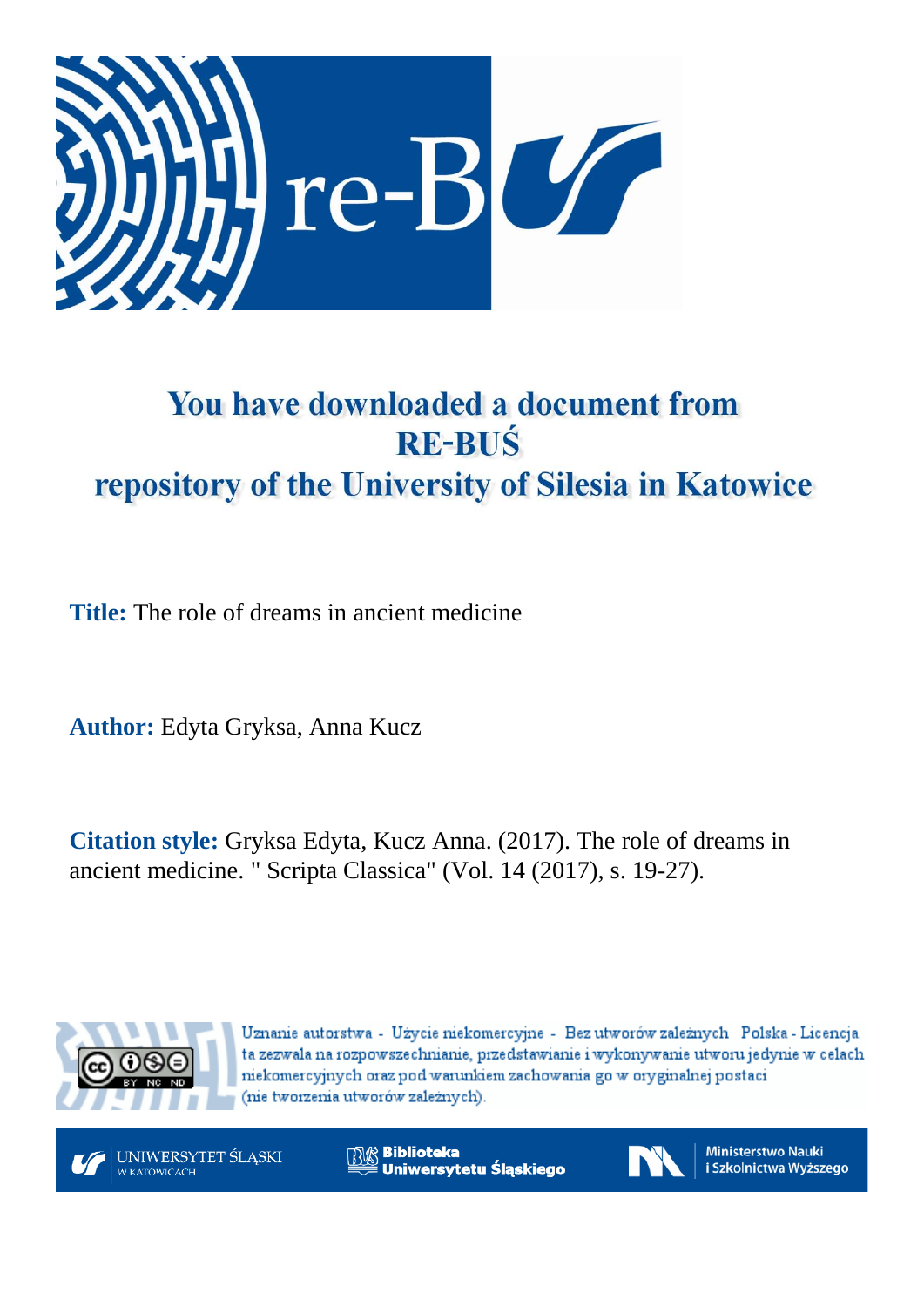Scripta Classica 14 (2017), pp. 19–27 ISSN 1732‑3509 (print edition) ISSN 2353-9771 (digital edition)

*Edyta Gryksa, Anna Kucz University of Silesia, Katowice Faculty of Philology*

## The role of dreams in ancient medicine

Abstract: The history of medicine provides us with a great variety of topics which give an opportunity to recognize this history in terms of both rational and irrational categories. Rational medicine is based on everything that is logical and scientific. Irrational medicine is in turn focused on beliefs and magical theories. Some researchers assume that the medical empiricism is not a disordered way of inquiring into human nature<sup>1</sup>. It is thought to play the preeminent role, because making observation is *sine qua non* in a medical setup2 . Dreams, regarded as a messages from gods and signs for the future, were also considered harbingers of coming health problems. The aim of this article is to elaborate chosen passages of ancient authors' works, which show the important role of dreams in ancient medicine. Furthermore, the great emphasis is put on the interpretation and analyze on ac‑ count of ancient tradition and culture.

Key words: dreams, Hippocrates, Galen, Artemidorus, ancient medicine

The significance of dreams has drawn researchers' attention for centuries. Today this issue is still of great importance among scientists interested in different fields, such as medicine, psychology, philosophy and literature. Investigations were also carried out in the area of psychopathology and psychoanalysis, in which Sigmunt Freud stands out as a major modern pioneer<sup>3</sup>.

<sup>&</sup>lt;sup>1</sup> Medical Empiricism and Philosophy of Human Nature in the 17<sup>th</sup> and 18<sup>th</sup> century. Ed. C. Crignon, C. Zelle, N. Alloca. Boston 2014, p. 351.

<sup>&</sup>lt;sup>2</sup> A. Indrayan: *Medical Biostatics*. Boca Raton 2008, p. 159. More about medical empiricism in: R.J. Hankinson: *The growth of medical empiricism.* In: *Knowledge and scholarly medical traditions.* Ed. D. Bates, Cambridge 1995, pp. 60–83.

<sup>3</sup> F.B. K rauss: *An interpretation of the omens, portents, and prodigies recorded by Livy, Tacitus, and Suetonius*. Philadelphia 1930, p. 139.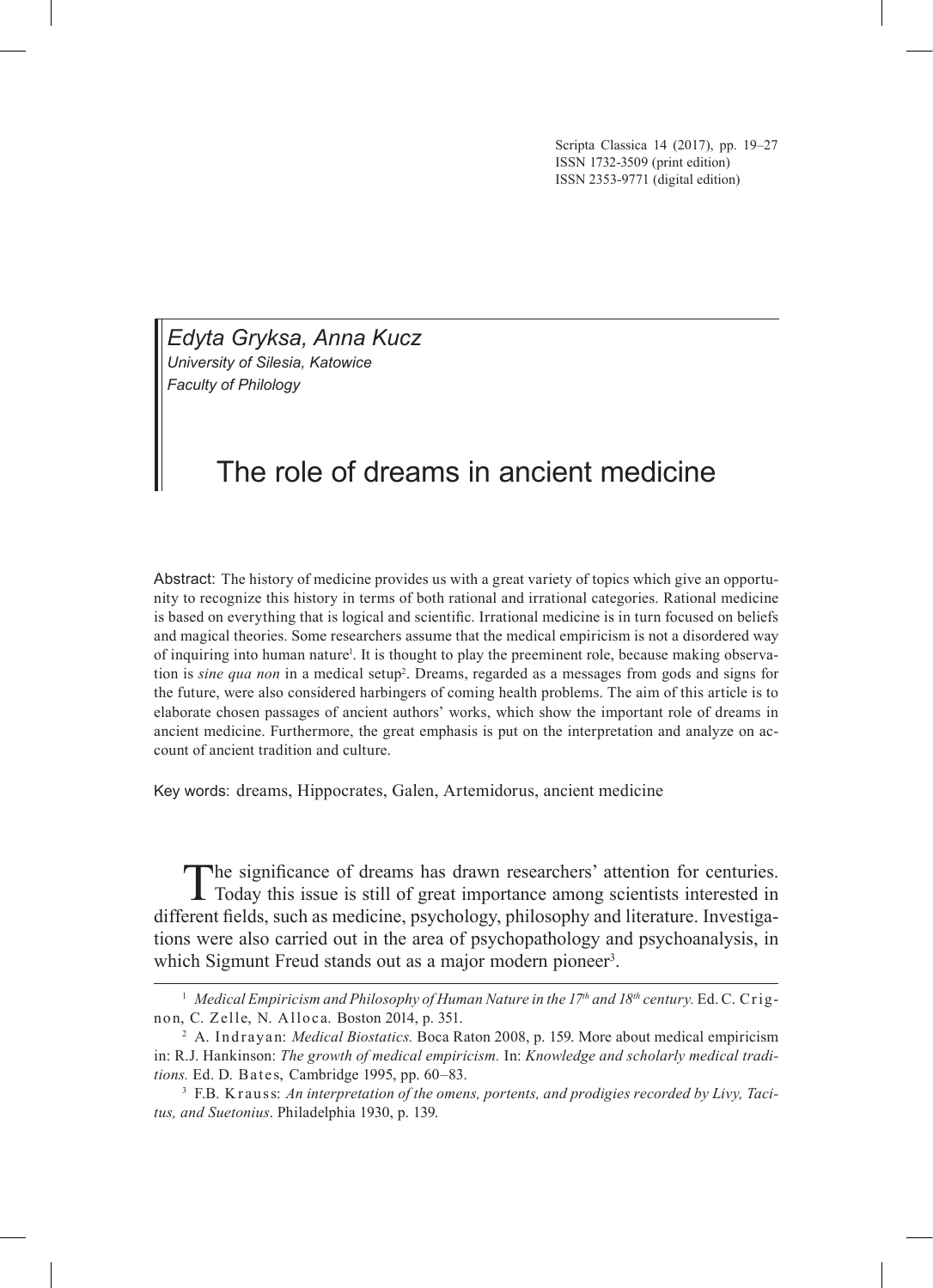Thanks to the classical texts that have survived it is possible to reveal the secrets of the ancient world and also the crucial role of dreams for the people at that time. They were indispensable factors in every aspect of the society. It should be stressed that dream visions and symbols were primarily regarded as messages from gods, which were a sign for the future<sup>4</sup>. Such dreams – apart from omens, meteorological and behavioral anomalies – were signs of the gods' favour or disapproval of particular actions undertaken by people. In modern times such a conviction has been presented e.g. by Isador Corriat. In the *Meaning of dreams,* published in 1915, he wrote:

A dream may often solve situations, important crises, and mental conflicts which may baffle one in the waking life. The situation and the conflict are cleared up in a dream by a kind of unconscious incubation of wishes, and only in this sense a dream may be said to be prophetic<sup>5</sup>.

Aristotle in his *On dreams* describes dreams as movements within the body (presumably the bloodstream), created during sensory stimulation in wakefulness. The residual movements act on human soul/ heart and simultaneously activate per‑ ception in its imagining capacity (*phantastikon*). The residual perceptions in turn create appearances in the form of dreams<sup>6</sup>. Reading the corpus of Aristotle we can find references to three functions of dreams, which can tell others about our moral condition, foretell events and indicate our bodily health. He claims that sometimes the state of one's body manifests itself in dreams. In *On dreams,* he says that dreams make small movements appear large. Thus from a tiny drop of phlegm one might dream of honey and sweet juices; from a slight sound it is possible that one dreams of thunder<sup>7</sup>.

There is rich evidence that demonstrates the important role of dreams in ancient medicine. For the study of health in the ancient world it is crucial to rethink the topic in terms of Greek and Roman thought and mentality as well as moral values, social rules and cultural history. Among the mandatory elements that should be taken into consideration in such a discussion are e.g. physical and mental health, lifestyle, quality of life, well-being and flourishing. The surviving texts show that health was a key preoccupation for Greek medical writers and philosophers<sup>8</sup>. Medicine itself provides numerous topics, that give us an opportunity to recognize it in terms of both rational and irrational categories. Rational medicine is based on

<sup>4</sup> Ch.A. Sar noff: *Symbols in structure and function.* T. 3: *Symbols in culture, art, and myth*. Bloomington 2003, p. 173.

<sup>5</sup> I.H. Cor r iat: *Meaning of dreams*. Boston 1915, p. 147. 6 *Sleeep medicine: A comprehensive guide to its development, clinical milestones, and advances in treatment.* Ed. S. Chokroverty, M. Billiard. New York 2015, p. 51.

<sup>7</sup> M.A. Holowcha k: *Ancient science and dreams. Oneirology in Greco-Roman antiquity*. Ox‑ ford 2002, p. 49.

<sup>8</sup> *The Oxford Handbook of the History of Medicine.* Ed. M. Jackson. Oxford 2011, pp. 25–26.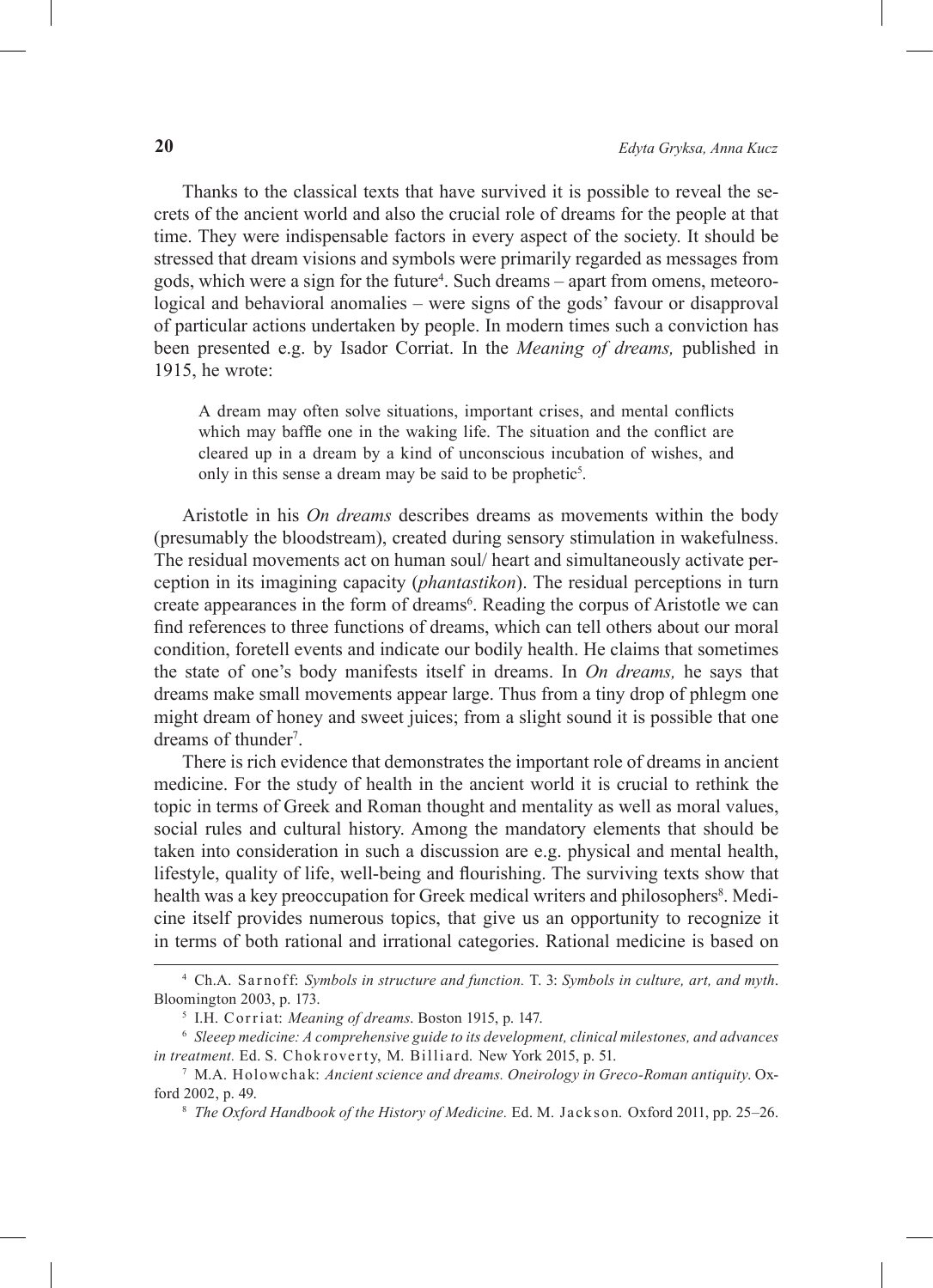everything that was logical and scientific, while the irrational one was focused on beliefs, non-medical practices or magical theories. There are two key factors that need to be remarked in the definition of ancient medicine: science (*techne*) and the figure of the doctor. The latter was manifested as empirical observations of patients that led to the cure of diseases and met the patients' needs in that way<sup>9</sup>. The religious approach to healing was directly connected with the practice of incubation – the cult of Asclepius<sup>10</sup> that was the most famous in ancient times<sup>11</sup>. It became wide-spread in the fifth century when medical knowledge was becoming more systematic. Apart from the old shrines in Trikka and Epidauros, new centres were established in Athens and  $\cos^{12}$ . The shrines served as sorts of hospitals, where the sick came, prayed, consulted priests, and spent the night performing the rite of incubation. Often they saw the god in a dream and received advice or were cured so they went away in the morning<sup>13</sup>. Statues of Asclepius show the god holding a staff with a snake wrapped around it. This snake – the 'asclepian' serpent – symbolized regeneration and the hope of Asclepius' worshippers. The cult at Cos featured priests and physicians known as the Asclepiads (they considered themselves descendants of Asclepius). The most famous Asclepiad of Cos was Hippocrates, the renowned fifth century physician and writer<sup>14</sup>.

Dreams were believed to provide information about bodily condition and all processes hidden from direct observation. The Hippocratics variously regarded dreams as negative events in themselves or as symptoms of illnesses to come. Every dream could have a physical background. In the 14th chapter of Hippocrates' *On the sacred disease* the author clearly outlined that the brain is the origin of human joys and pains. It is also responsible for perception and making an opinion<sup>15</sup>. If it

 $<sup>11</sup>$  The cult of Asclepius grew during the Hellenistic age and later was adopted by the Romans,</sup> who built temples of Aesculapius in the Tiber River. The sick people went there for both medical and spiritual aid. The cult of Asclepius throve during the Principate into the Later Roman Empire. R.M. Lawson: *Science in the Ancient World: An Encyclopedia.* Oxford 2004, p. 28.

<sup>12</sup> By the middle of the fourth century B.C. the cult of the god and his family members (Hygieia, Panacea and Epione) had spread all over the Greek-speaking world and was practiced from Cyrene to the island of Thasos in the nothern Aegean and from Asia Minor to Sicily. I. Israelowich: *Society, medicine and religion in the sacred tales of Aelius Aristides.* Boston 2012, p. 54. <sup>13</sup> D.G. Rice, J.E. Stambaugh: *Sources for the study of Greek Religion: Corrected Edition.* 

Missoula 1979, p. 52.

<sup>14</sup> R.M. Lawson: *Science in the Ancient World: An Encyclopedia*. Oxford 2004, p. 28.<br><sup>15</sup> M.A.A. Hulskamp: *Sleep and dreams in ancient medical diagnosis and prognosis*. New–

castle 2008, pp. 181–182.

<sup>&</sup>lt;sup>9</sup> Popular Medicine in Graeco-Roman Antiquity: Explorations. Ed. W.V. Harris. New York 2016, p. 199.

<sup>10</sup> He was mentioned for the first time by Homer. In the *Iliad* Asclepius is portrayed as a mortal physician whose sons Podaleirios and Macaon practiced the healing arts. Early literary evidence suggests that originally Asclepius was regarded as a mortal hero. When the Homeric era came to an end a cult developed for celebrating Asclepius' divinity and miraculous curative power. J. Stephens: *Ancient Mediterranean Religions: Myth, Ritual and Religious Experience.* Cambridge 2016, p. 119.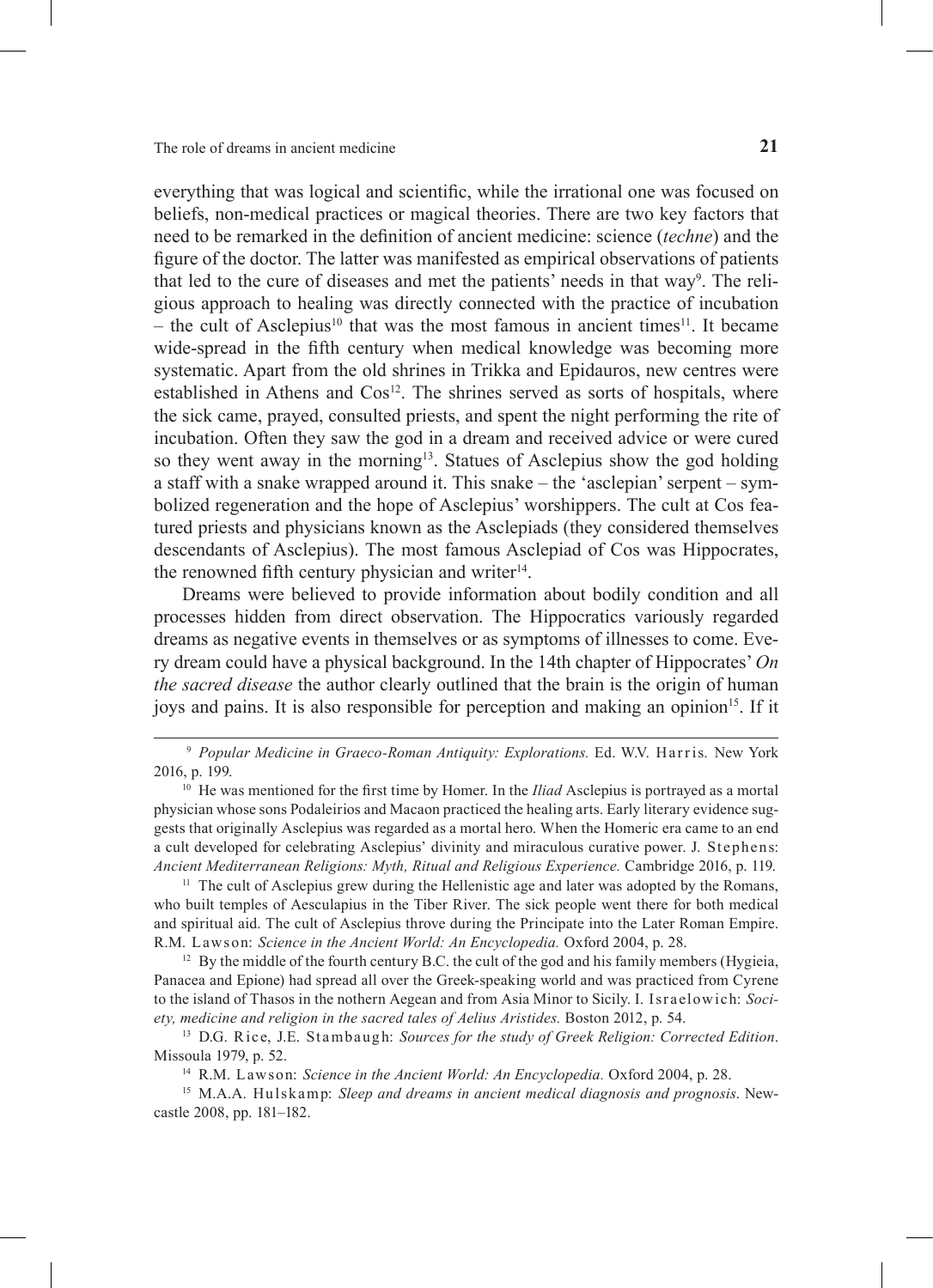becomes unwell and sick e.g. it is too hot, cold, moist or dry, this could result in madness, delirium, disorientation and other unusual conditions, which could mani– fest themselves during both the day and night:

And men ought to know that from nothing else but (*from the brain*) come joys, delights, laughter and sports, and sorrows, griefs, despondency, and lamentations. And by this, in an especial manner, we acquire wisdom and knowledge, and see and hear, and know what are foul and what are fair, what are bad and what are good, what are sweet, and what unsavory; some we discriminate by habit, and some we perceive by their utility. By this we distinguish objects of relish and disrelish, according to the seasons; and the same things do not always please us. And by the same organ we become mad and delirious, and fears and terrors assail us, some by night, and some by day, and dreams and untimely wanderings, and cares that are not suitable, and ignorance of present circumstances, desuetude, and unskilfulness. All these things we endure from the brain, when it is not healthy, but is more hot, more cold, more moist, or more dry than natural, or when it suffers any other preternatural and unusual affection. And we become mad from humidity (*of the brain*). For when it is more moist than natural, it is necessarily put into motion, and the affection being moved, neither the sight nor hearing can be at rest, and the tongue speaks in accordance with the sight and hearing<sup>16</sup> [transl.] F. Adams].

Hippocrates assumed that the dreams of physiological origin indicated the health condition of the sleeping person and thanks to that they could be used in diagnosis and therapy. He claimed that man, like nature (created from four ele‑ ments: earth, water, fire and air), consisted of four contradictory factors: heat and cold, dryness and moisture<sup>17</sup>. They create four fluids in a human body, which are

*sion*. Lanham 2011, pp. 1–2.

<sup>16</sup> Hipp. *Morb. Sac.* 14: εἰδέναι δὲ χρὴ τοὺς ἀνθρώπους, ὅτι ἐξ οὐδενὸς ἡμῖν αἱ ἡδοναὶ γίνονται καὶ αἱ εὐφροσύναι καὶ γέλωτες καὶ παιδιαὶ ἢ ἐντεῦθεν, καὶ λῦπαι καὶ ἀνίαι καὶ δυσφροσύναι καὶ κλαυθμοί. καὶ τούτῳ φρονεῦμεν μάλιστα καὶ νοεῦμεν καὶ βλέπομεν καὶ ἀκούομεν καὶ γινώσκομεν τά τε αἰσχρὰ καὶ τὰ καλὰ καὶ τὰ κακὰ καὶ ἀγαθὰ καὶ ἡδέα καὶ ἀηδέα, τὰ μὲν νόμῳ διακρίνοντες, τὰ δὲ τῷ ξυμφέροντι αἰσθανόμενοι, τῷ δὲ καὶ τὰς ἡδονὰς καὶ τὰς ἀηδίας τοῖσι καιροῖσι διαγινώσκοντες, καὶ οὐ ταὐτὰ ἀρέσκει ἡμῖν. τῷ δὲ αὐτῷ τούτῳ καὶ μαινόμεθα καὶ παραφρονέομεν, καὶ δείματα καὶ φόβοι παρίστανται ἡμῖν τὰ μὲν νύκτωρ, τὰ δὲ μεθ᾽ ἡμέρην, καὶ ἐνύπνια καὶ πλάνοι ἄκαιροι, καὶ φροντίδες οὐχ ἱκνεύμεναι, καὶ ἀγνωσίη τῶν καθεστεώτων καὶ ἀηθίη καὶ ἀπειρίη. καὶ ταῦτα πάσχομεν ἀπὸ τοῦ ἐγκεφάλου πάντα, ὅταν οὕτος μὴ ὑγιαίνῃ, ἀλλ᾽ ἢ θερμότερος τῆς φύσιος γένηται ἢ ψυχρότερος ἢ ὑγρότερος ἢ ξηρότερος, ἤ τι ἄλλο πεπόνθῃ πάθος παρὰ τὴν φύσιν ὃ μὴ ἐώθει. καὶ μαινόμεθα μὲν ὑπὸ ὑγρότητος: ὁκόταν γὰρ ὑγρότερος τῆς φύσιος ἔῃ, ἀνάγκη κινέεσθαι, κινευμένου δὲ μήτε τὴν ὄψιν ἀτρεμίζειν μήτε τὴν ἀκοὴν, ἀλλ' ἄλλοτε ἄλλο ὁρᾶν καὶ ἀκούειν, τήν τε γλῶσσαν τοιαῦτα διαλέγεσθαι οἷα ἂν βλέπῃ τε κα<sup>ὶ</sup> <sup>ἀ</sup>κού<sup>ῃ</sup> <sup>ἑ</sup>κάστοτε. 17 A.N. Feld: *Melancholy and the Otherness of God: a study of the Hermeneutics of Depres-*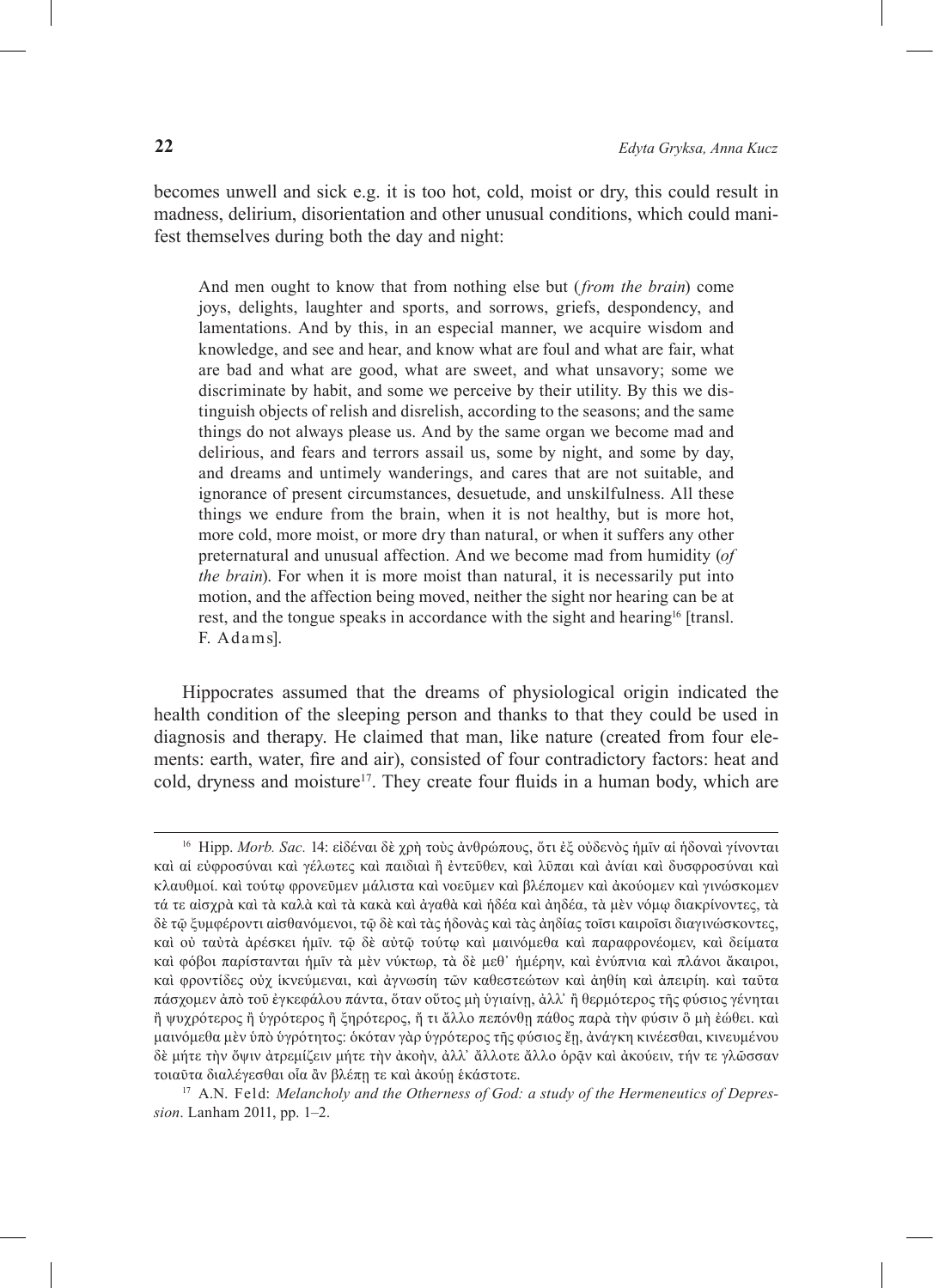called 'humors'18: hot and moist blood, cold and moist mucus (phlegm), hot and dry yellow bile (choler), as well as cold and dry black bile (melancholy). People in good health were thought to have all of them in proper balance, it they were not – if the body produced too much or not enough of any fluid – it could cause illness19. Hippocratic therapies emphasize a close relation between the body and landscapes, which – seen during sleep – become a metaphor of the body and can be analyzed to design cures for its afflicted parts<sup>20</sup>. The harbinger of good health is if someone is able to

see clearly and hear distinctly things on the earth: to walk safely and run safely and swiftly without fear; to see the earth smooth and well-tilled and trees flourishing, laden with fruit and well-kept; to see the rivers flowing normally with water clear and neither in flood nor with their flow lessened, and for springs and wells the same. All these things indicate the subject's health, and that the body, its flows, the food ingested and the excreta, are normal<sup>21</sup>.

There were also numerous indicators that foretold more or less serious illnesses, such as the flood – a prediction of excess moisture in the body; water streams – of infirmity of the bowels; monsters  $-$  of overeating or alimentary canal troubles<sup>22</sup>.

<sup>20</sup> S.G. Cole: *Landscapes, Gender, and Ritual Space: The ancient Greek experience*. p. 161.

Such dreams from overeating come to pass, Or else from humors (if not simply gas) When they get too abundant as they might. 2925 For sure this dream that you have had tonight Resulted from there being great excess In your red bile--the very thing, God bless, That makes folks when they're dreaming have such dread Of arrows or of fire that's flaming red, 2930 Of red beasts that pursue to bite and maul, Of strife and of fierce dogs both great and small; Like melancholy's humor comes about

<sup>&</sup>lt;sup>18</sup> Another physician who thought that dreams are symptomatic of malfunctioning humors was Rufus of Ephesus (*Quaestiones medicinales* 5). He assumed that the disease melancholy is caused by black bile, which occurs naturally or as a product of yellow bile being burnt. For him it was a type of madness which appears in different manifestations (from general despondency and fear up to hallucinations, ravings and aggressive streaks). H.C. Kee: *Medicine, Miracle and Magic in New Testament Times.* Cambridge 1986, p. 59; *Mental disorders in the Classical World.* Ed. W.V. Har r is. Boston 2013, p. 224. 19 A. Blis, M. Abrams, L. Abrams: *Personality theories: critical perspectives*. London

<sup>2009,</sup> p. 26.

<sup>&</sup>lt;sup>21</sup> Hipp. *Vict.* 4, 90 [transl. J. Chadwick, W.N. Mann].<br><sup>22</sup> A precise reflection of this theory can be found in the Nun's Priest's Tale, one of the Canter– bury Tales of Geoffrey Chaucer. One spring morning, Chaunticleer awakens from a terrible dream of a beast roaming in the yard trying to seize him. His wife, Lady Pertelote, is convinced that it is caused by disruption of humor harmony: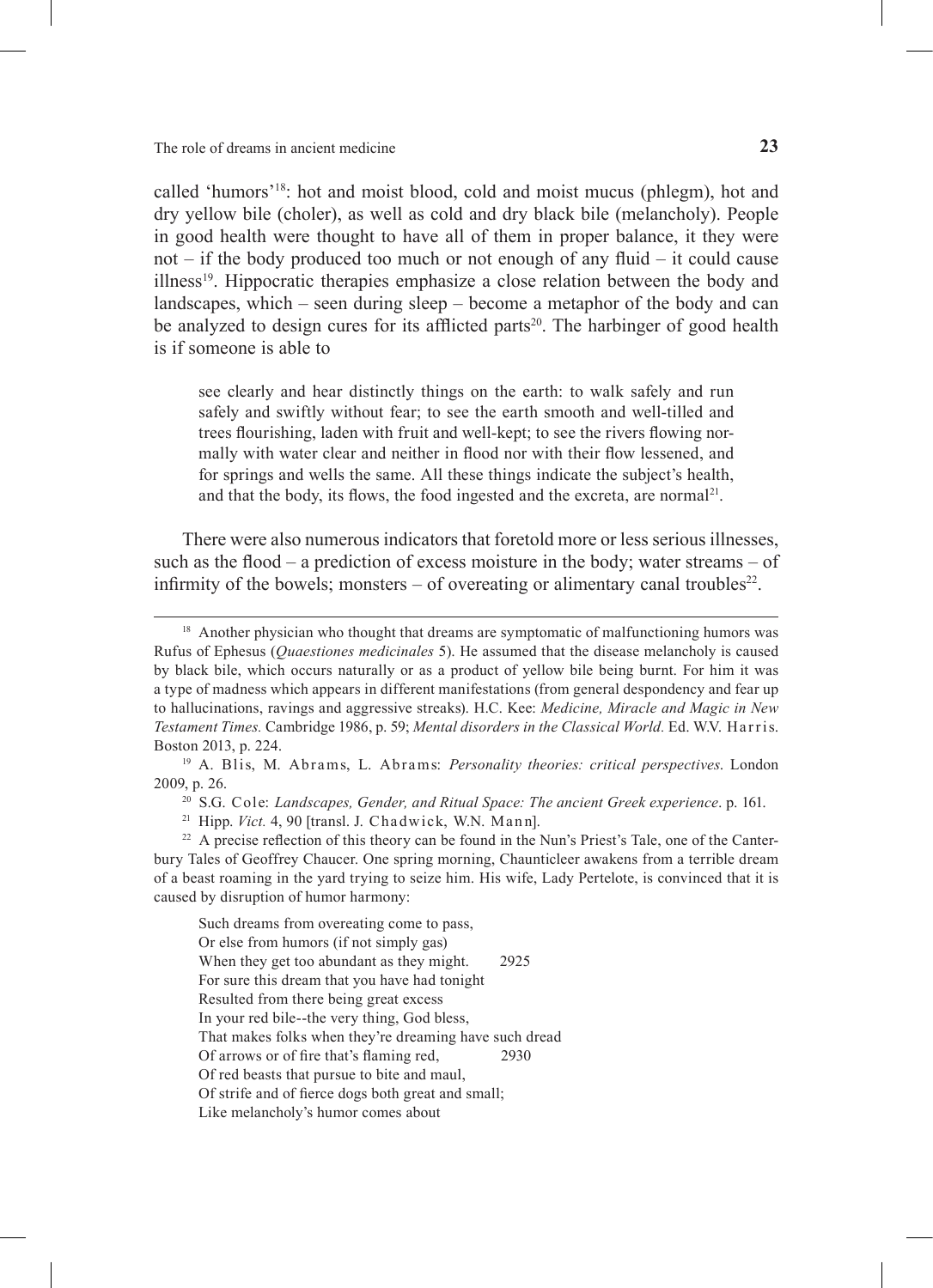Another well-known physician was Galen. He came from Pergamum, where he received his philosophical and medical training<sup>23</sup>. In the Galenic Corpus there is only a short fragment, entitled *On diagnosis from dreams remaining*<sup>24</sup>, where it is possible to read about a fivefold system of dream sources popular in late antiquity: (1) Some dreams are daytime thoughts reappearing in images, while (2) some repeat a man's habitual actions in the waking state. (3) Dreams occur when they foretells future events, (4) other arise from the state of the dreamer's humors. There are also (5) miracle-dreams of the god Asclepius, in which Galen steadfastly believed. Galen claimed that during sleep the soul can sink into the body and remove outside sensory perceptions. In this case the body conditions influence the images in a specific way: the excess of blood can create the vision of standing in a cistern of blood; a fever on the verge of crisis – the picture of swimming or having a bath in hot water; a large quantity of faeces and foul humors results in the image of sitting among filth and dung; the plethora of humors creates the picture of one carrying a heavy burden or being scarcely able to move<sup>25</sup>. Galen himself, on the basis of a dream from god, wrote his treatise on the use of the parts of the body<sup>26</sup>. He found dreams enlightening also in one more way:

Some people scorn dreams, omens and portents. But I know that I have often made a diagnosis from dreams and, guided by two very clear dreams, I once made an incision into the artery between the thumb and the index finger of the right hand, and allowed the blood to flow until it ceased flowing on its own, as the dream had instructed. I have saved many people by applying a cure prescribed in a dream [Gal. *Comm*. *in Hippocr*. *de humor*. 2. 2]27.

The most famous method of the interpretation of dreams, which was aimed at a proper diagnosis of sick people, was analogy – known also from Hippocratic practice. It was based on the similarity between the dream visions and mixtures of humors and other elements. The analysis results in such a diagnoses: a vision of

To make so many sleeping men cry out For fear of big black bears, and bulls to boot, 2935 Or else black devils that are in pursuit.

Source: Nun's Priest Tale, v. 2923–2936, on-line access 6.01.2017: http://english.fsu.edu/ cantenbury/nun.html. 23 C.A. Meier: *Healing dream and ritual: Ancient Incubation and modern psychotherapy*.

Einsiedeln 2009, p. 8.

<sup>&</sup>lt;sup>24</sup> Claudii Galeni opera omnia, cur. K.G. Kühn. Lipsiae 1821.

<sup>25</sup> S.M. Oberhel man: *The Oneirocriticon of Achmet: a medieval Greek and Arabic treatise on the interpretation of dreams*. Texas 1992, p. 35. 26 Gal. *De usu partium* 10, 14. 27 P.C. Miller: *Dreams in Late Antiquity: Studies in the Imagination of a culture.* Princeton

<sup>1994,</sup> p. 46.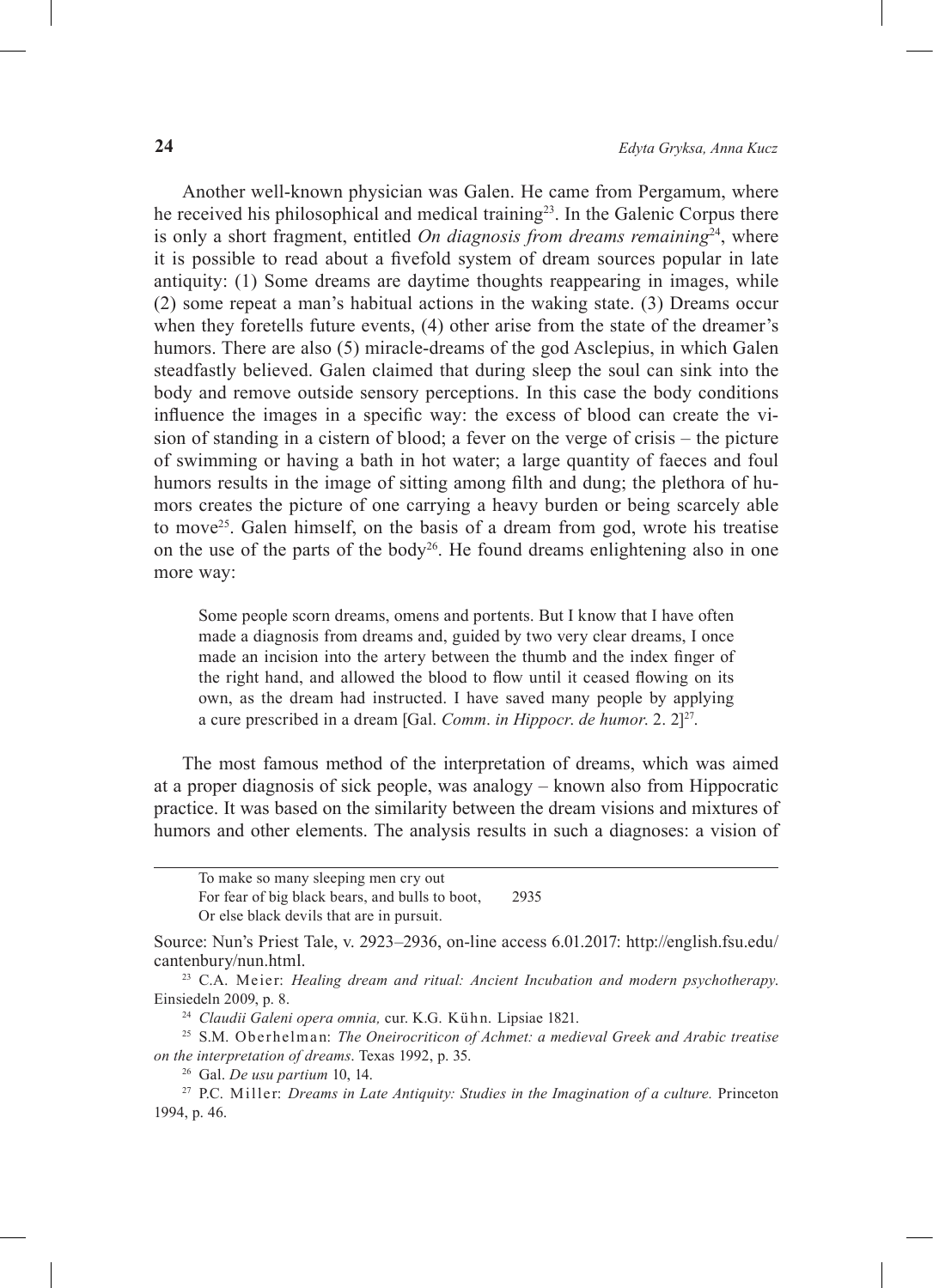snow and ice means an excess of phlegm (because this humor was cold and wet); dreams of deep darkness signify a disease from black bile (the humor was dry and cold); a fire foretells yellow bile (the humor was hot and dry). Cisterns of blood are analogous to the circulatory system; pools of hot water to impending crises of fever; dung heaps to putrid humors or blockage of the bowels; while running quickly indicates the absence of any excess of the humors<sup>28</sup>.

Artemidorus' theory is also significant for the history of dream reading in ancient medicine. Despite the fact that among the texts, which are typical for research carried on the ancient medicine, *Oneirocritica* can be perceived as a little bit curious, it conveys fundamental information about the usefulness of par‑ ticular visions. The text is based on the author's practical experience (*peira*29), his contemporary oral tradition, and written sources which date back to the  $5<sup>th</sup>$ century B.C.30. Artemidorus' primary interest in dreams concerns their ability to predict the future. He clearly shows a distinction between dreams with predictive force (*oneiroi*) and those which indicate only the present state of affairs (*enypnia*). Predictive dreams are divided into two more subcategories: those, which predict the future directly (*theorematikoi*), and those which predict it allegorically (*allegorikoi*)31. According to his work *Oneirocritica*, a compendium of knowledge about dreams in ancient times, dreams related to health or disease show several grades of analogy<sup>32</sup>:

- Open/ simple analogy: disease is indicated by easily decipherable body-images, with a small difference between the manifest dream and the content of the interpretation. E.g. a dream of vomiting food, blood or bile functions as an image of death.
- Complex imaginery: the web of associations is looser and removed from the manifest dream image. For instance a dream of having intercourse with the goddess Selene brings death to almost everyone (except for some professionals, astronomers or travellers $)^{33}$ .
- Deviant imagery, which needs special explanation and cannot be understood at first glance:

To eat onions and garlic is bad, but to possess them is good. Onions have a different meaning only for the sick. […] if a sick man dreams that he is eating

<sup>28</sup> S.M. Oberhel man: *The Oneirocriticon of Achmet: a medieval Greek and Arabic treatise on the interpretation of dreams*. Texas 1992, pp. 35–36.

<sup>&</sup>lt;sup>29</sup> W.V. Harris: *Dreams and experience in Classical Antiquity*. Cambridge 2009, p. 273.<br><sup>30</sup> *The Classical Tradition*. Ed. A. Grafton, G.W. Most, S. Settis. Cambridge 2010, p. 285.<br><sup>31</sup> I. Israelowich: *Society, medici* 

<sup>2012,</sup> p. 83.

<sup>32</sup> Ch. Walde: *Illness and its metaphors in Artemidorus' Oneirocritica: a negative list.* In: *Dreams, healing and medicine in Greece. From antiquity to the presence*. Ed. S.M. Oberhel man. Ashgate 2013, pp. 152–153.

<sup>33</sup> Artem. 1, 80.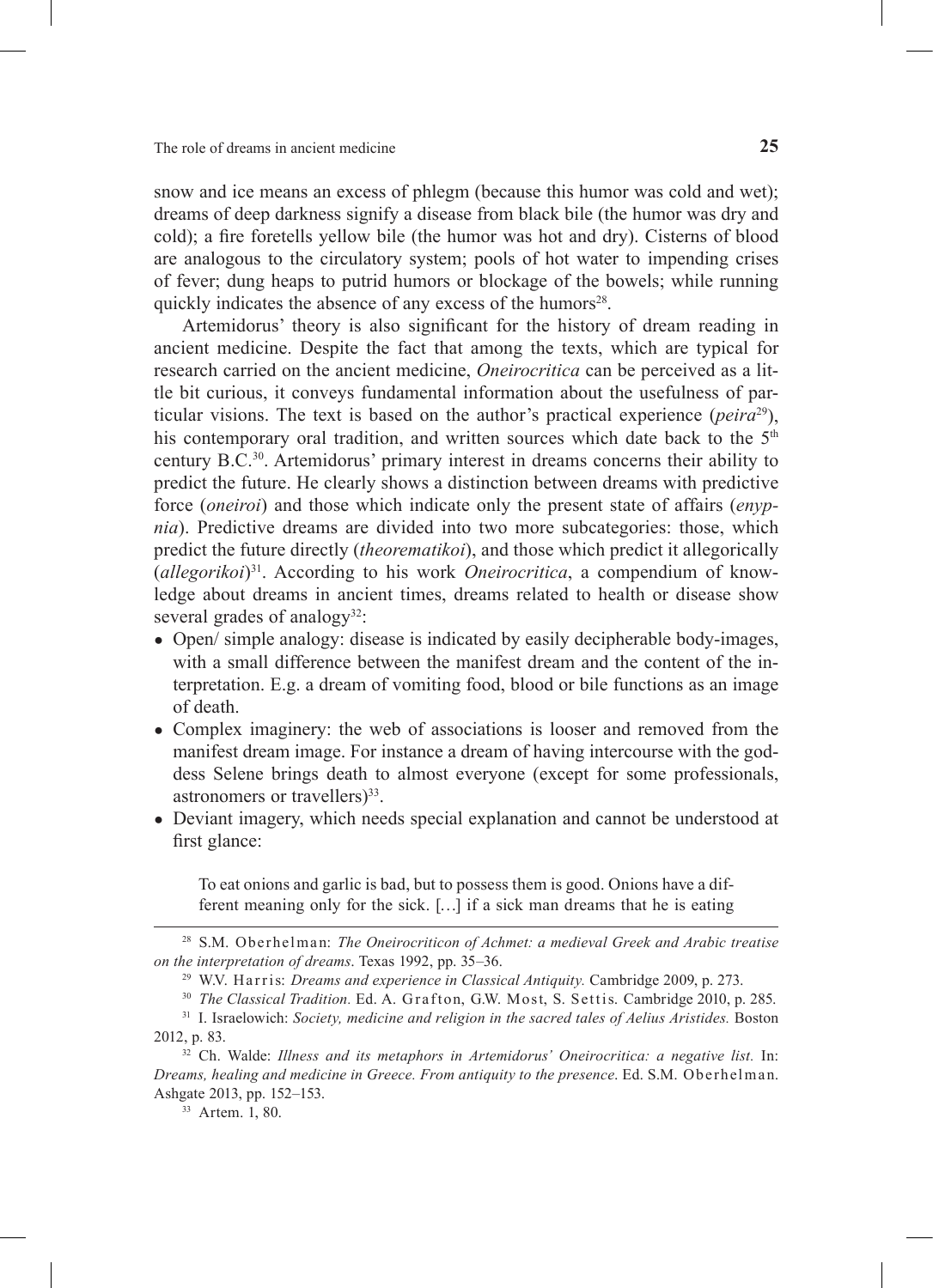many onions, he will recover (but will shed tears of mourning for some other person). If he eats a few onions, he himself will die34 [transl. R.J. W hite].

There are various examples of illness indicators which appear during the sleep in Artemidorus' work $35$ , although he generally ignores the physical and diagnoses dreams. In this he differs from Hippocrates and Galen, who concentrate on the medical perspective in the meaning and value of dreams. Yet Artemidorus assumes that dreams can be influenced by bodily needs and psychologically significant events. He even advises interpreters to acquire as much medical knowledge as possible for understanding dreams involving illness<sup>36</sup>. He mentions such dream connections with particular organic disorders:

- "Someone dreamt that he had golden eyes. He went blind because gold is not proper to eyes"<sup>37</sup> [transl. R.J. White].
- "To have ears in one's eyes signifies that one will go deaf and that the information usually received by the ears will have to come to one through the eyes<sup>"38</sup> [transl. R.J. White].
- "Fish that are red, the *synodon* (sea-bream), the hermaphrodite fish, the piper, and the surmullet, for example, portend tortures for slaves and criminals, violent fever and inflammations for the sick […]"39 [transl. R.J. White].
- "A man dreamt that Asclepius wounded him in the belly with a sword and he died. This man developed an abscess in his belly and he was cured after undergoing surgery"40 [transl. R.J. White].
- "Someone dreamt that he had no money and was disturbed by the fact. In real life, the man was stricken by apoplexy and died [...]"<sup>41</sup> [transl. R.J. White].

<sup>&</sup>lt;sup>34</sup> Artem. 1, 67: κρόμμυα δὲ καὶ σκόροδα ἐσθίειν μὲν πονηρόν, ἔχειν δὲ ἀγαθόν. μόνοις δέ τοις νοσούσι διαφόρως τὰ κρόμμυα ἀποβαίνει. [...] εἴ τις πολλὰ κρόμμυα δόξειεν ἐσθίειν, τύχοι δὲ νοσῶν, ἀναστήσεται, <ἄλλον δέ τινα πενθήσει> εἰ δὲ ὀλίγα, τεθνήξεται.

<sup>&</sup>lt;sup>35</sup> *The interpretation of dreams. Oneirocritica by Artemidorus.* Transl. R.J. White. New Jersey 1975. 36 J. Goll n ick: *The Religious Dreamworld of Apuleius' Metamorphoses: Recovering a forgot-*

*ten hermeneutic.* Ontario 1999, p. 39.<br><sup>37</sup> Artem. 1, 4: οἶον ἔδοξέ τις χρύσεα ὄμματα ἔχειν. ἐτυφλώθη διὰ τὸ μὴ ἴδιον ὀμμάτων

eἶναι τὸ χρυσίον.<br><sup>38</sup> Artem. 1, 24: ὦτα ἐν τοῖς ὀφθαλμοῖς ἔξειν κωρὸν σημαίνει γενέσθαι καὶ τὰ τῆς

ἀκοῆς διὰ τῆς ὁράσεως παραδέξασθαι.<br><sup>39</sup> Artem. 2, 14: ὅσοι δὲ τῶν ἰχθύων εἰσὶ πυρροί, δούλοις μὲν καὶ κακούργοις βασάνους

σημαίνουσι, νοσοῦσι δὲ πυρετὸν λάβρον καὶ φλεγμονάς (...) οἶον συνόδους ἐρυθῖνος κόκκυξ τρίγλη.

<sup>40</sup> Artem. 5, 61: Έδοξέ τις ύπό του Άσκληπιου ξίφει πληγείς είς την γαστέρα άποθανείν. τούτω απόστημα έγένετο κατα της γαστρος και ιάσατο αυτον †ο Ασκληπιος† τομη γρησάμενος.

<sup>&</sup>lt;sup>41</sup> Artem. 5, 88: "Εδοξέ τις άργύριον οὐκ ἔχειν καὶ ἐπὶ τούτω λυπεισθαι. τοῦτον συνέβη άποπληξία περιπεσόντα άποθανεΐν είκότως.